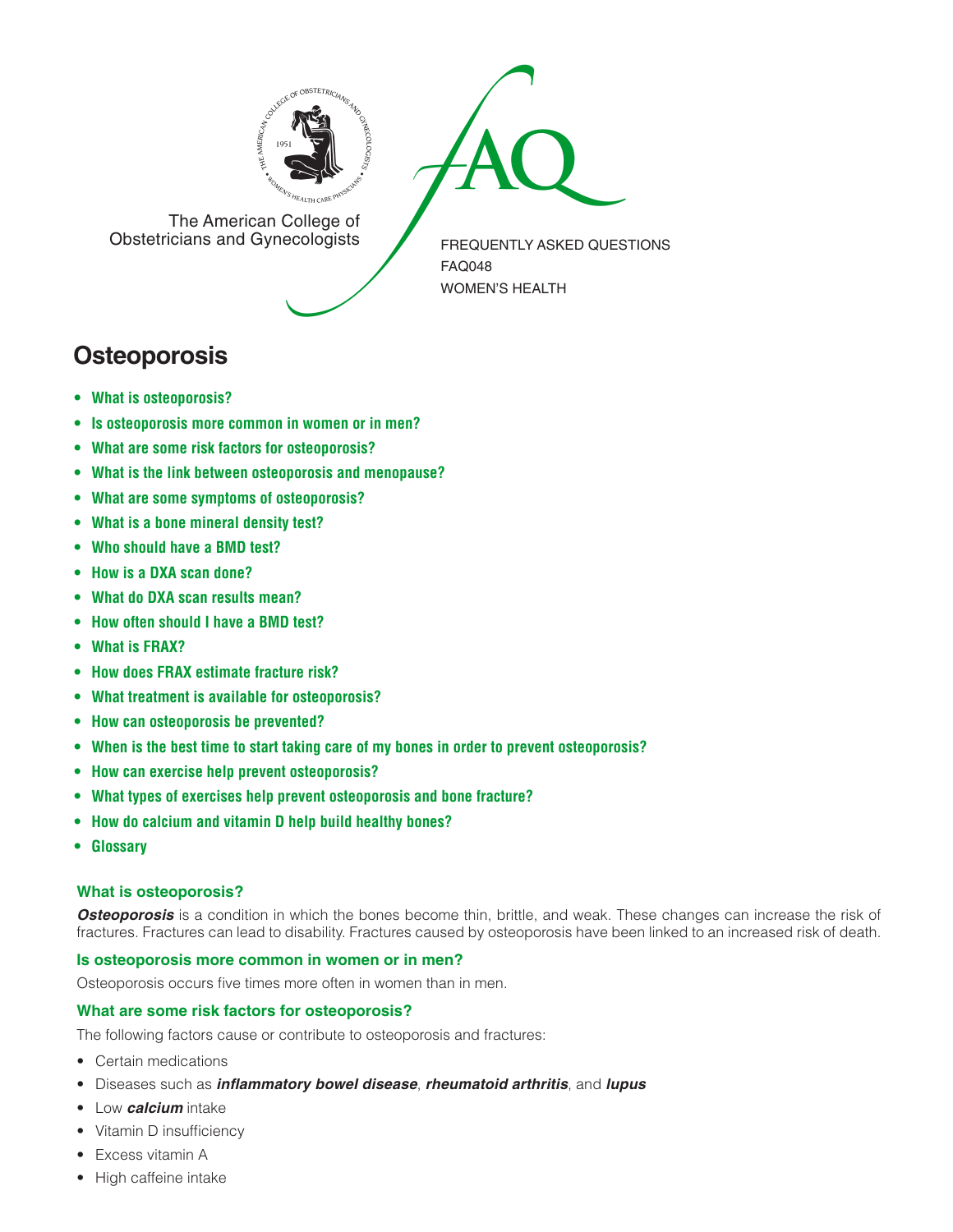- High salt intake
- Aluminum (in antacids)
- Alcohol (three or more drinks per day)
- Inadequate physical activity or being immobile
- Smoking (active or passive)
- Falling
- Being thin

## <span id="page-1-0"></span>**What is the link between osteoporosis and menopause?**

*Estrogen*, a female *hormone*, protects against bone loss. After *menopause*, the *ovaries* produce very little estrogen. This decrease in estrogen triggers a period of rapid bone loss in women that starts 1 year before the final menstrual period and lasts for about 3 years. The natural effects of aging on bones may contribute to this bone loss as well.

## <span id="page-1-1"></span>**What are some symptoms of osteoporosis?**

Osteoporosis may not cause any symptoms for decades. However, some signs and symptoms do occur as the disease progresses. As the spinal bones (*vertebrae*) weaken, they can fracture. Fracture in the front part of the spinal bones can result in loss of height or a slight curving of the spine. This type of spinal fracture often causes no pain. Sometimes, fractures of the spine can cause pain that travels from the back to the sides of the body.

## <span id="page-1-2"></span>**What is a bone mineral density test?**

In a bone mineral density (BMD) test, bone density is measured at the heel, spine, hip, hand, or wrist. Several types of BMD tests are available. Dual-energy X-ray absorptiometry (DXA) of the hip and spine is considered to be the most accurate BMD test available.

## <span id="page-1-3"></span>**Who should have a BMD test?**

All women aged 65 years or older should have a BMD test. Women who are younger than 65 years and past menopause should have a BMD test if they have had a bone fracture because of fragile bones or have other risk factors for osteoporosis, such as rheumatoid arthritis, smoking, alcoholism, a history of hip fracture in a parent, or a body weight less than 127 pounds.

## <span id="page-1-4"></span>**How is a DXA scan done?**

During a DXA scan, you lie down for 3–10 minutes while a machine scans your body. With this test you are exposed to a small amount of radiation—less than the amount in a normal chest X-ray.

## <span id="page-1-5"></span>**What do DXA scan results mean?**

After the test, a T-score is given for each site measured. A negative score means that you have thinner bones than an average 30-year-old woman. A positive score means that you have stronger bones than an average 30-year-old woman. If the T-score at any site is -1 to -2.5, you have a low BMD and are at increased risk of osteoporosis. A score of -2.5 or lower means that you have osteoporosis. Treatment usually is recommended to prevent fractures.

## <span id="page-1-6"></span>**How often should I have a BMD test?**

How often you should have your BMD measured depends on your age and results of your previous DXA scan. Women 65 years and older with normal bone mass or mild bone loss can have a test every 15 years. More frequent testing is recommended for women in this age group with T-scores between -1.5 and -2.49.

## <span id="page-1-7"></span>**What is FRAX?**

FRAX is a tool used to estimate fracture risk. This computer program helps predict the risk of having a fracture within the next 10 years in women aged 40 years and older who are not taking prescription osteoporosis drugs.

## <span id="page-1-8"></span>**How does FRAX estimate fracture risk?**

FRAX takes into account your age, sex, body mass index, smoking, alcohol intake, and other risk factors for osteoporosis. Treatment is recommended if FRAX shows that you have a 3% risk of hip fracture; a 20% risk of a major osteoporotic fracture (fracture of the forearm, shoulder, or spine); or both. FRAX also is used to decide whether women younger than 65 years should have a DXA test. You can calculate your own FRAX by going to <http://www.shef.ac.uk/FRAX/>.

## <span id="page-1-9"></span>**What treatment is available for osteoporosis?**

Various medications are used to treat osteoporosis and help reduce the risk of fractures. Some can be used for prevention.

## <span id="page-1-10"></span>**How can osteoporosis be prevented?**

Lifestyle plays a key role in preventing osteoporosis. Exercise, a healthy diet, and not smoking can help keep your bones strong and healthy throughout your life.